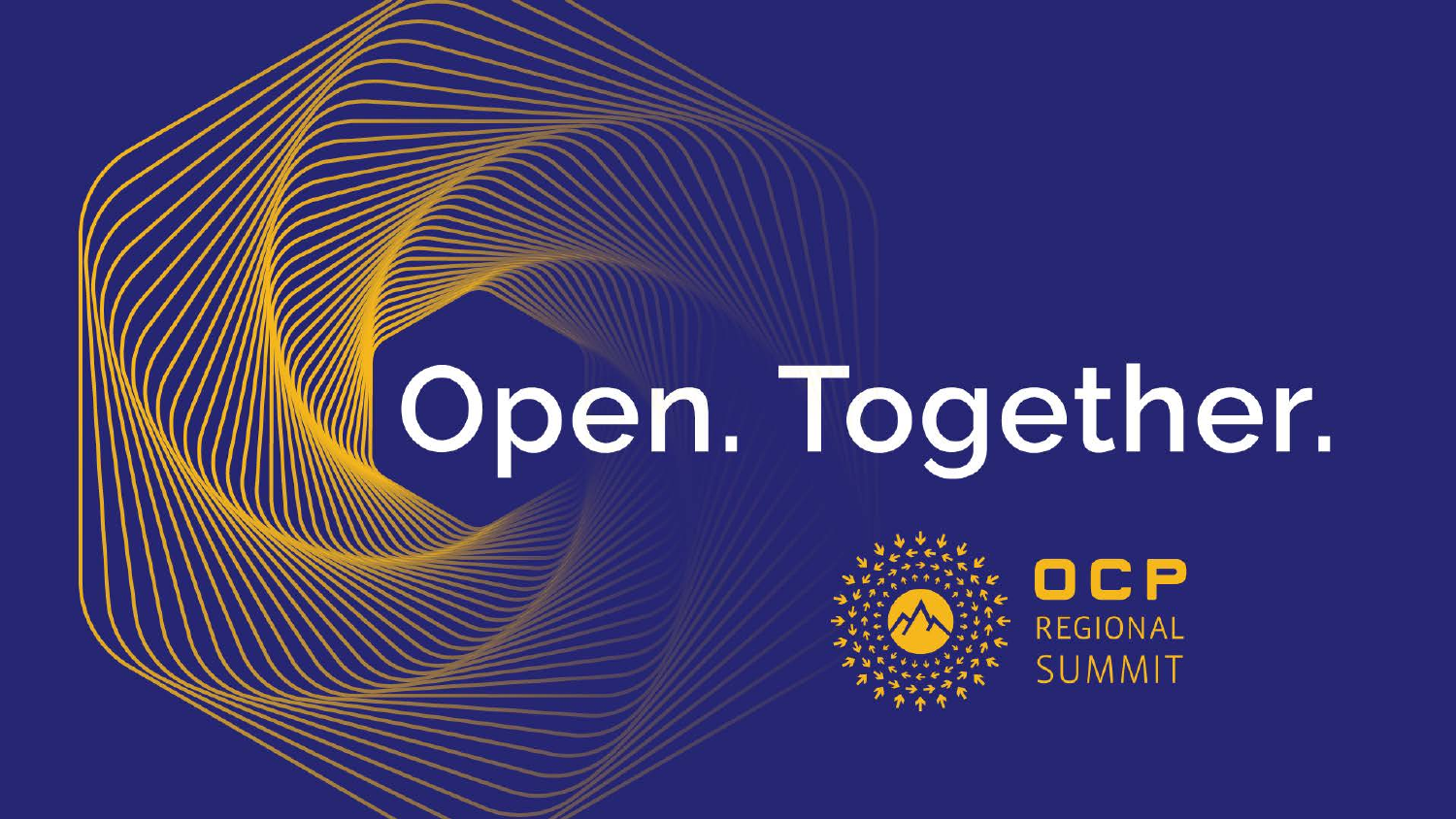## **Server Base Manageability** Guide for SBSA Compliant Arm (AARCH64) Servers

Supreeth Venkatesh, Staff Engineer, Arm Dong Wei, Fellow, Arm





#### Open System Firmware/OpenRMC

#### Open. Together.



**PLATINUM**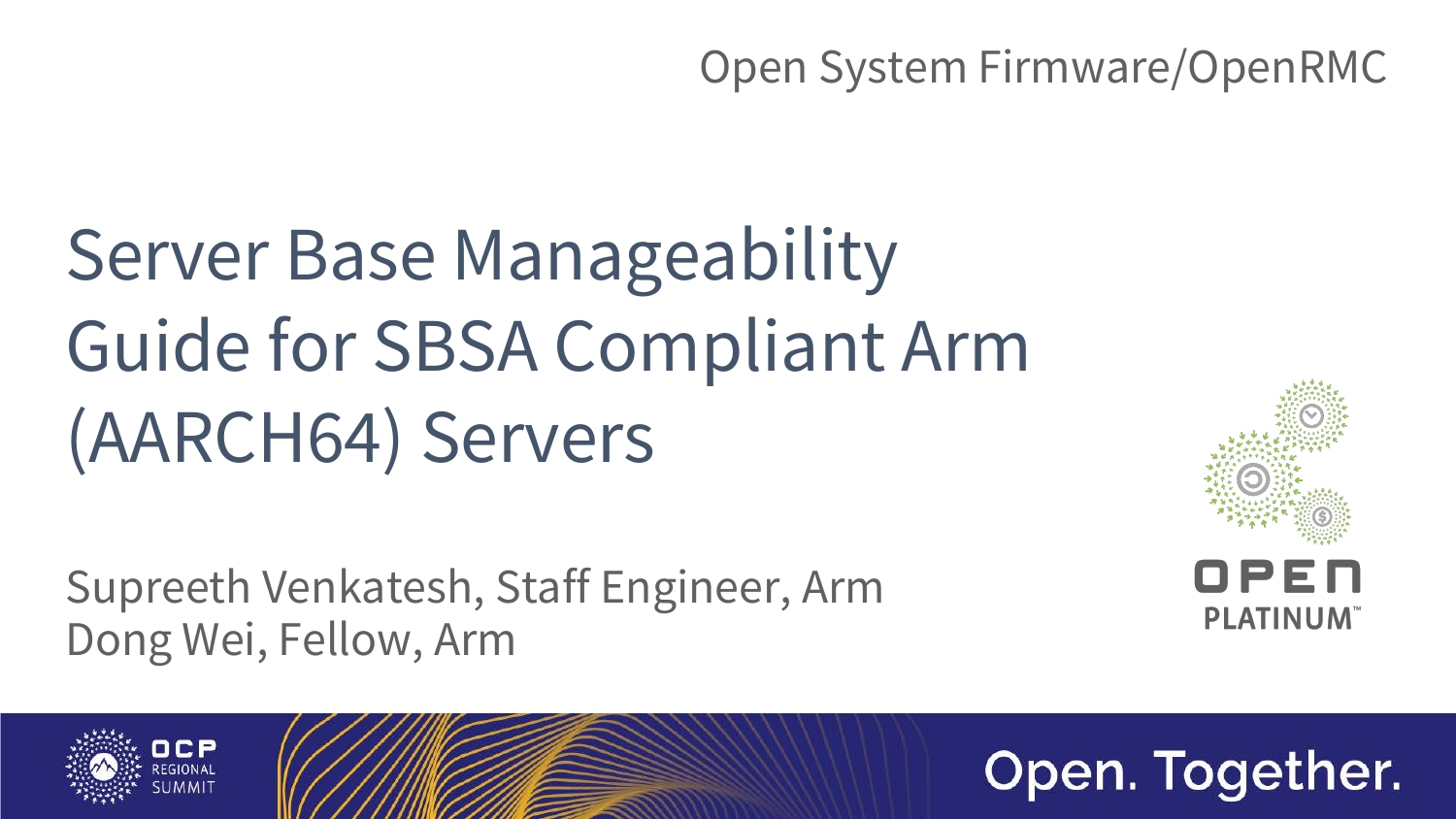## Agenda

- Rationale
- History
- Introduction
- Prototype
- Roadmap/Plan
- Call to Action











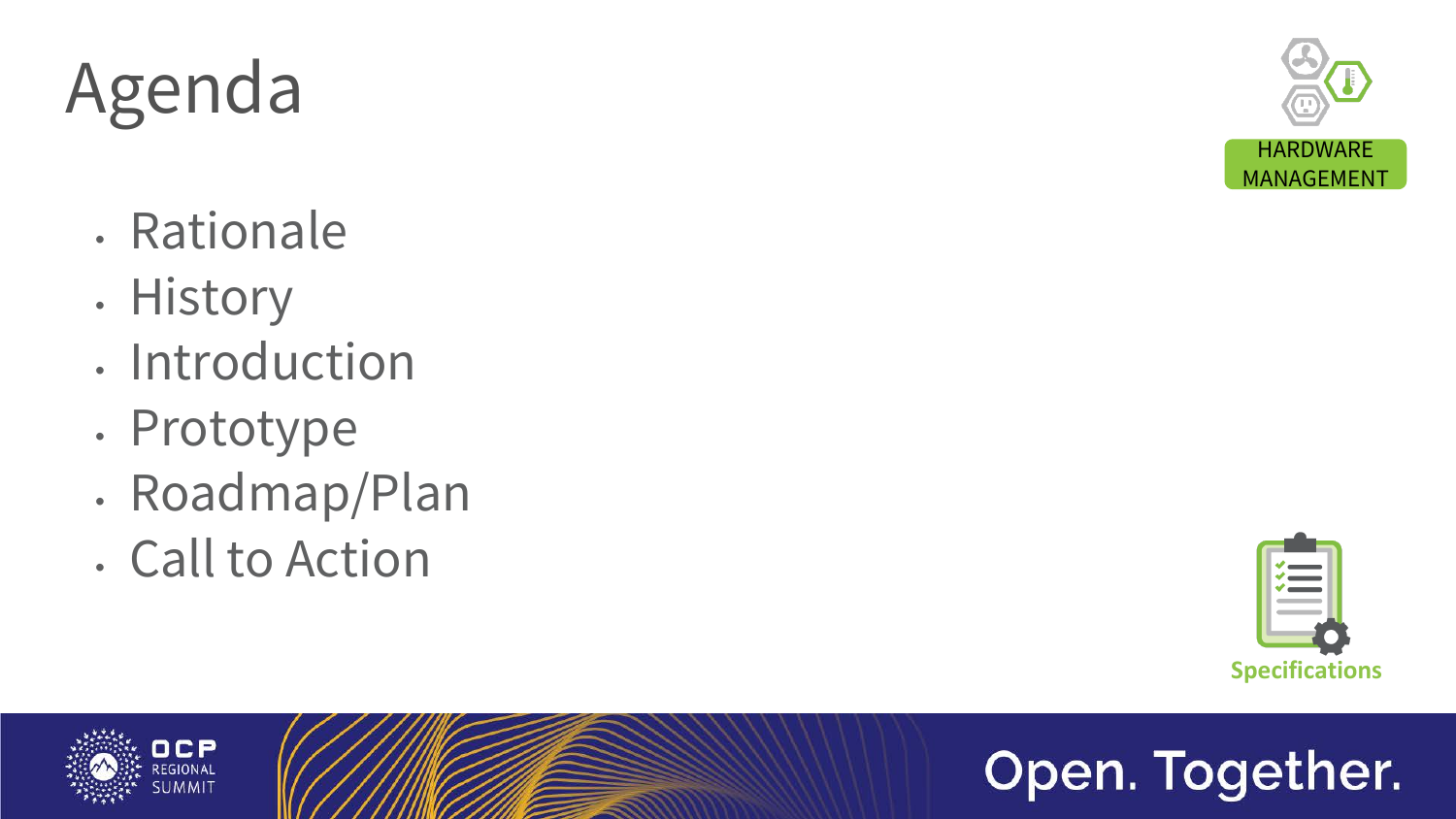## Rationale

- Arm Ecosystem Partners value standardized common server manageability capabilities with scope for flexible customizations which add value to the end user.
- Standardization is key to ensure that Arm Ecosystem does not get fragmented by point solutions that plague the industry today.
- Leverage industry standard system management specifications including Component Transport Protocol (MCTP) as defined by the Distributed Management Task Force (DMTF).
- Leverage Hardware Management Specifications and designs as defined by **Open Compute Project (OCP).** Specifications



but not limited to Redfish, Platform Level Data Model (PLDM), Management











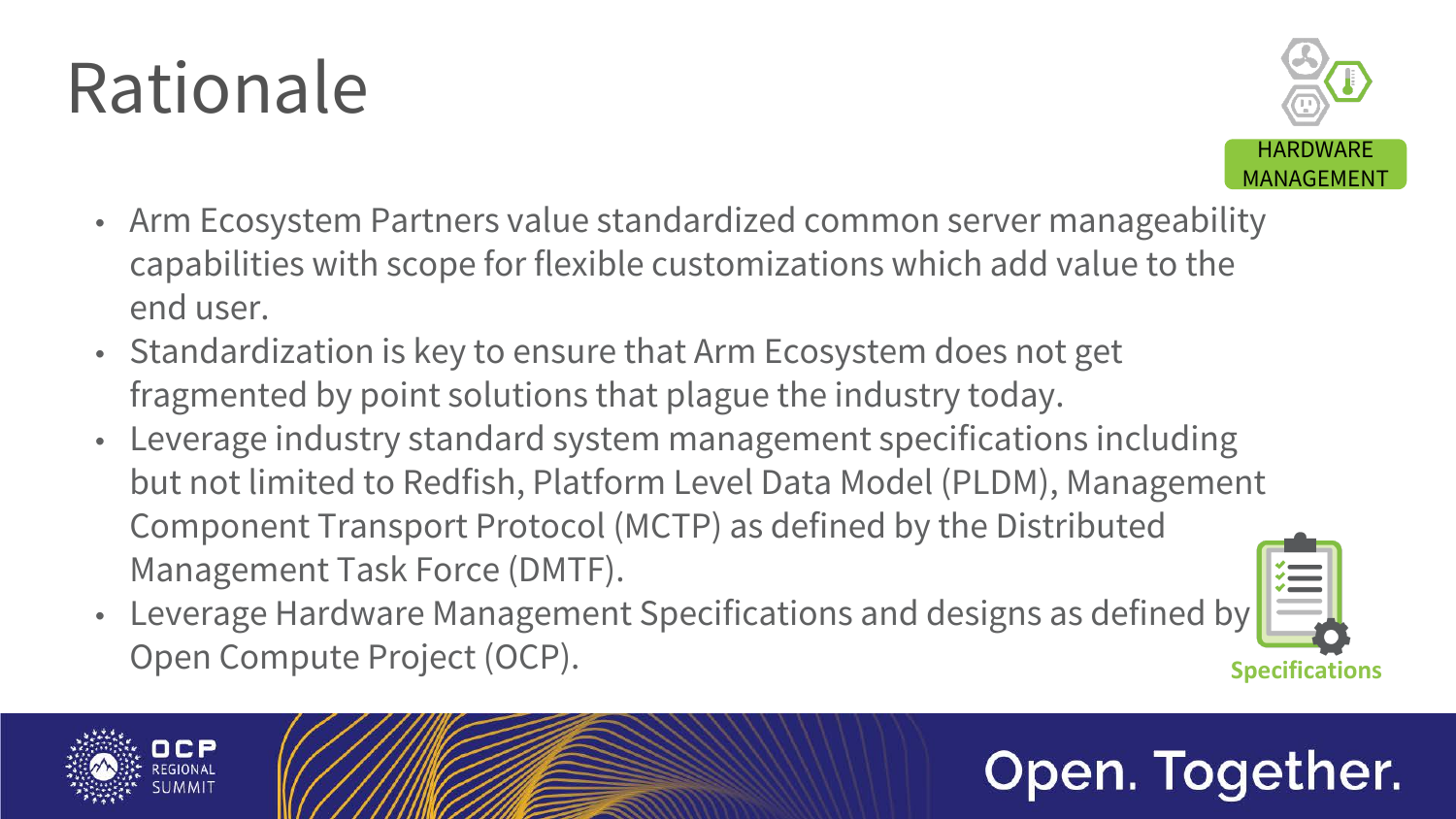## History

- Server Base System Architecture (SBSA) -Hardware system architecture for servers based on 64 bit ARM processors.
	- -Standardizes processor element features and key aspects of system architecture.
- Server Base Boot Requirements (SBBR) -Defines the Boot and Runtime Services expected by an enterprise AArch64 server. -Based on UEFI, SMBIOS and ACPI specifications. **Specifications**





## Open. Together.

platform Operating System or hypervisor, for an SBSA-compliant Arm

![](_page_4_Picture_9.jpeg)

![](_page_4_Picture_11.jpeg)

![](_page_4_Picture_12.jpeg)

![](_page_4_Picture_13.jpeg)

![](_page_4_Picture_14.jpeg)

![](_page_4_Picture_15.jpeg)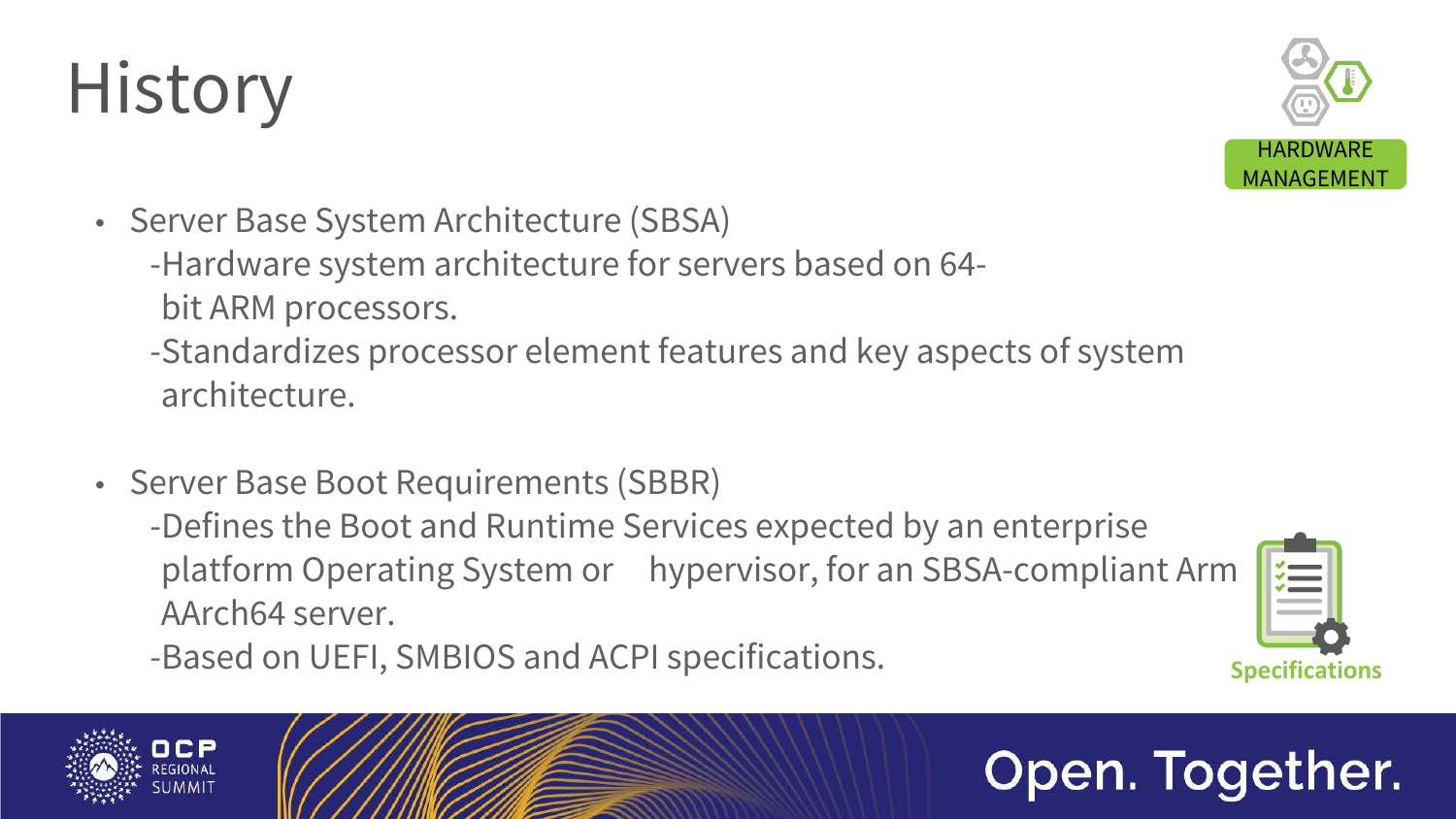## History

• ARM Enterprise ACS -Architecture Compliance Suite tests SBSA and SBBR specifications. -<https://github.com/ARM-software/arm-enterprise-acs>

![](_page_5_Picture_7.jpeg)

![](_page_5_Picture_9.jpeg)

![](_page_5_Picture_10.jpeg)

![](_page_5_Picture_11.jpeg)

![](_page_5_Picture_5.jpeg)

![](_page_5_Picture_3.jpeg)

![](_page_5_Picture_4.jpeg)

![](_page_5_Figure_2.jpeg)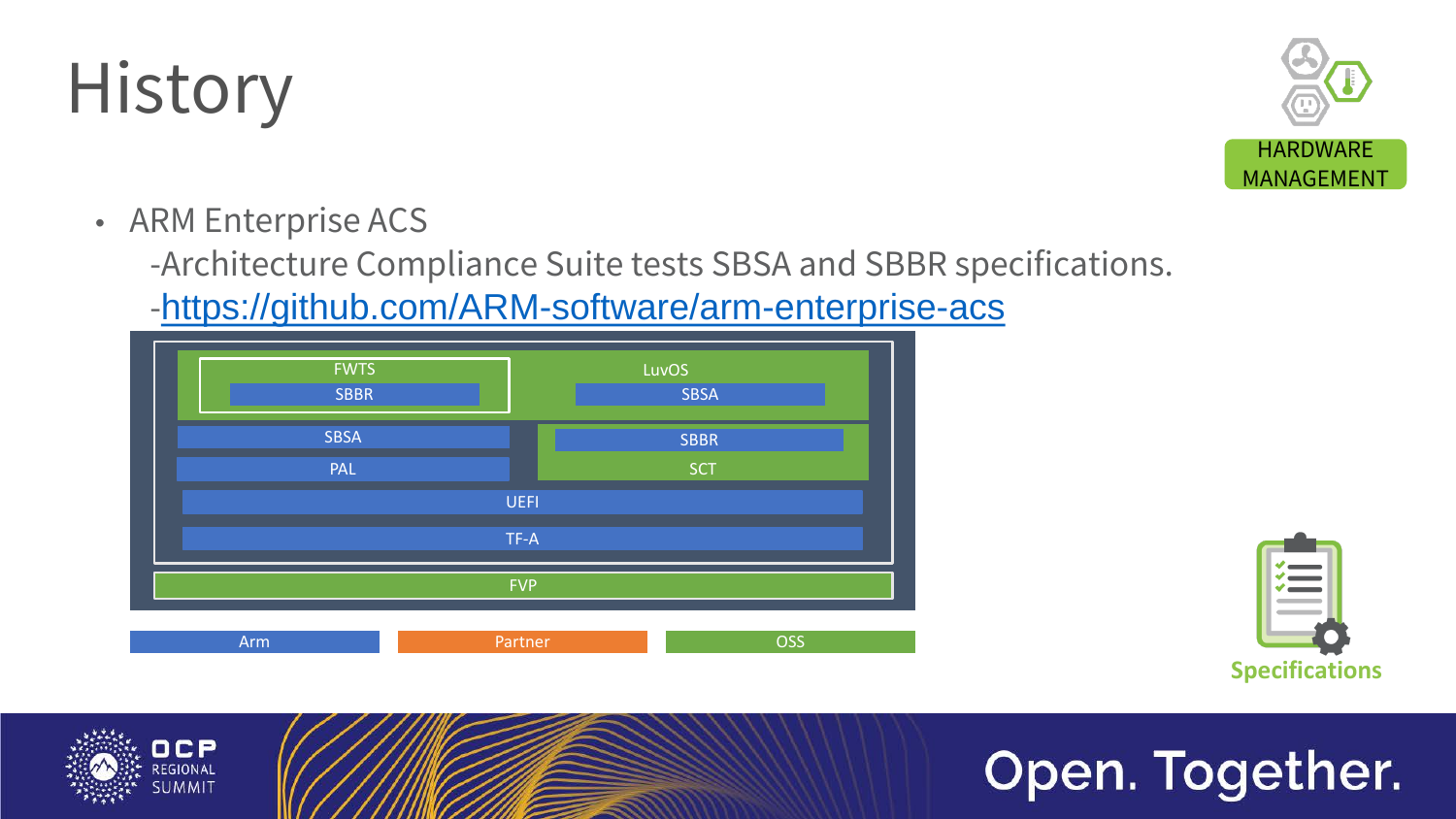## Introduction

- Server Base Manageability is a specification that is under development in conjunction with partners across the industry.
- Together with SBSA and SBBR, the SBMG provides a standard based approach to building Arm servers, their firmware and their server management capabilities.
- SBMG is developed within the Arm ServerAC community.
- Engineering change request process similar to other standards bodies.
- Anybody in the community can raise a request for a change. Public to community by sending a mail to **[armserverac-discuss@arm.com](mailto:armserverac-discuss@arm.com)** Or raising a public ticket on the mantis DB <https://atg-mantis.arm.com/> **Specifications**

![](_page_6_Picture_6.jpeg)

![](_page_6_Picture_7.jpeg)

![](_page_6_Picture_8.jpeg)

![](_page_6_Picture_10.jpeg)

![](_page_6_Picture_11.jpeg)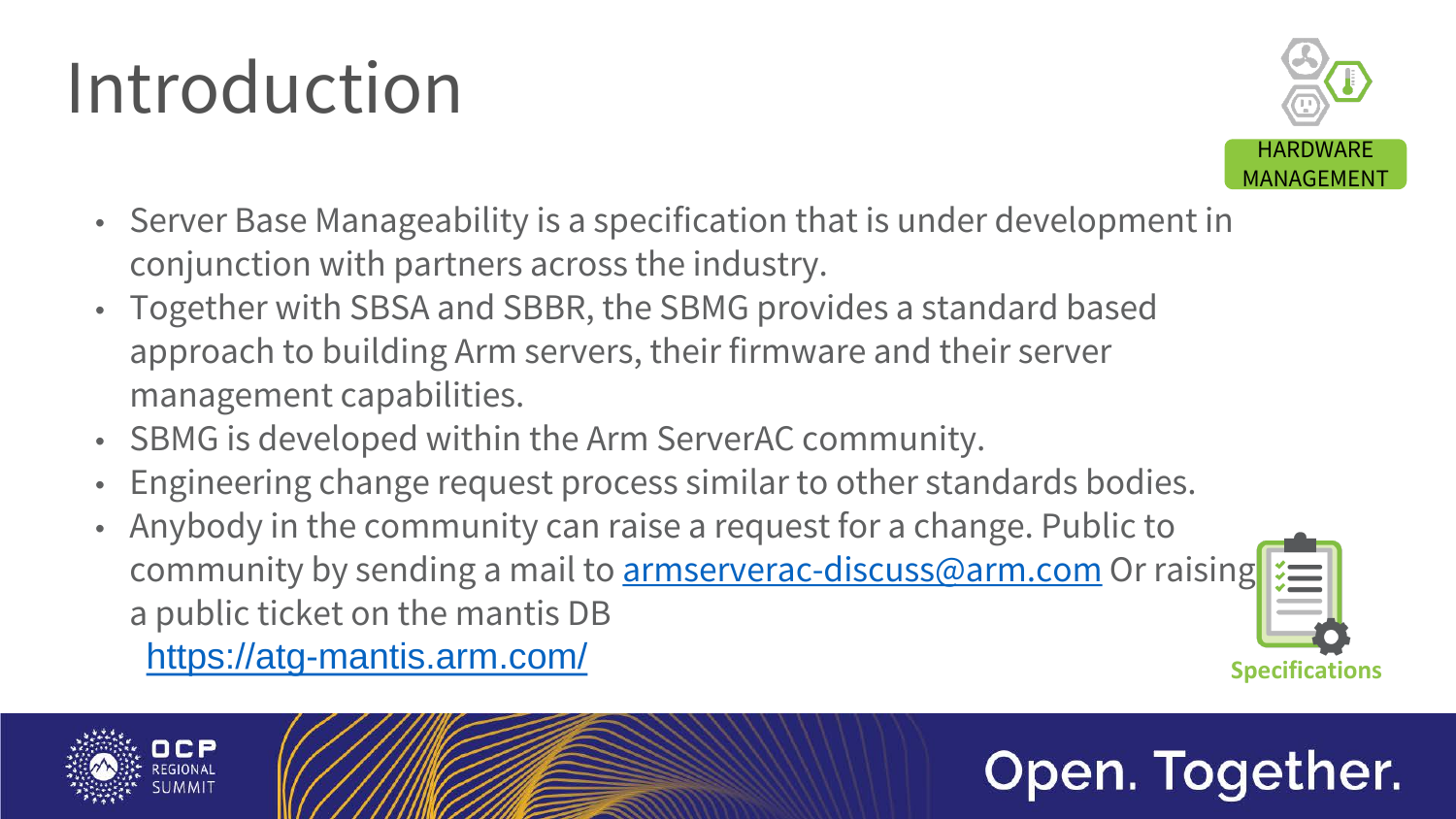## Introduction

- Help guide the Arm server designers to provide common manageability functions to the end users.
- To accelerate development of Server Base Manageability Guide (SBMG), three different teams within Arm ServerAC community with participation from several different Arm Ecosystem Partners have been formed.
	- -Reliability, Availability, Serviceability (RAS) team. -Platform Monitoring and Control team. -Remote Debug team.

![](_page_7_Picture_4.jpeg)

![](_page_7_Picture_5.jpeg)

![](_page_7_Picture_7.jpeg)

![](_page_7_Picture_9.jpeg)

![](_page_7_Picture_10.jpeg)

![](_page_7_Picture_11.jpeg)

![](_page_7_Picture_6.jpeg)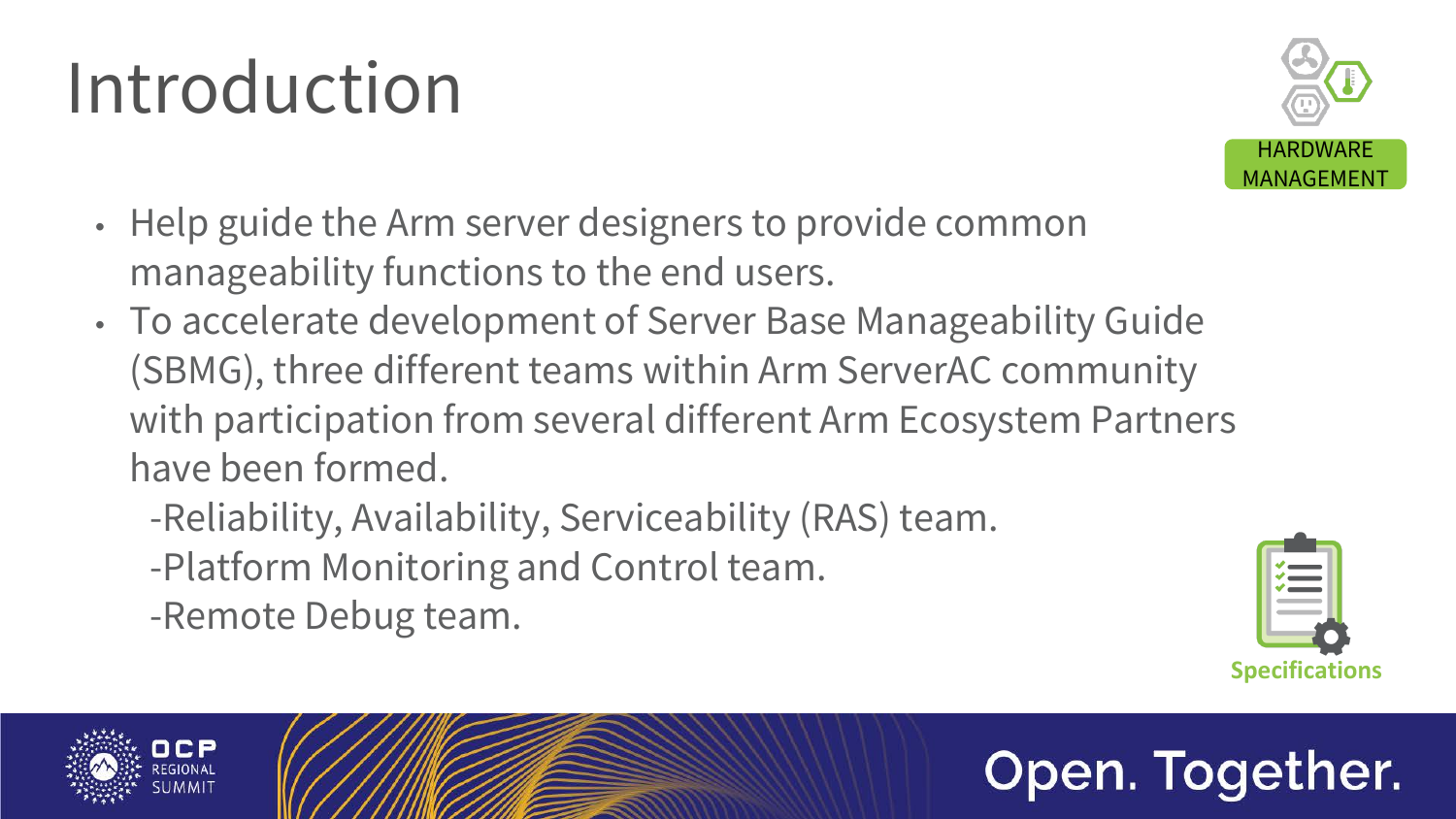## Introduction – RAS

- Define error record formats for RAS errors leveraging existing common platform error record (CPER) as specified
- Define the SOC BMC manageability interface requirements
- Define fault notification signal. • Define the interface and mechanism for injecting RAS hardware errors.

![](_page_8_Picture_4.jpeg)

![](_page_8_Picture_5.jpeg)

in unified extensible firmware interface specification (UEFI). for RAS errors including in-band and out-of-band interfaces.

![](_page_8_Picture_9.jpeg)

![](_page_8_Picture_11.jpeg)

![](_page_8_Picture_12.jpeg)

![](_page_8_Picture_13.jpeg)

![](_page_8_Picture_6.jpeg)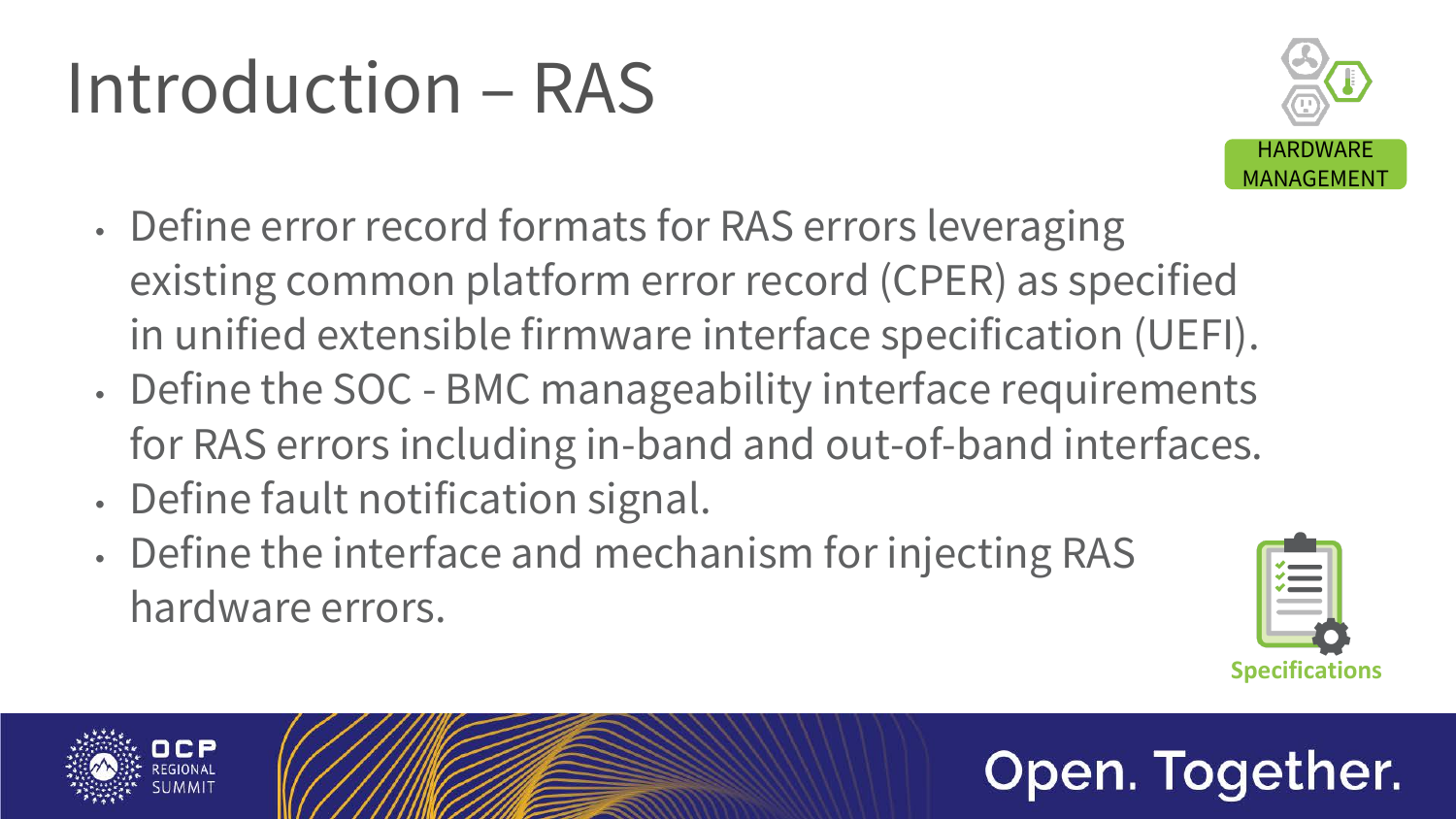# Introduction – Monitoring & Control

- Define interfaces and protocol needed for BMC SOC communication in the scope of Platform Monitoring leveraging Open Hardware Management Specification for Remote Machine Management defined by OCP.
- List of use cases analyzed for Standardizing -BMC to Multiple SOC communication. -BMC assisted SOC power actions. -BMC to monitor critical health of SOC. -BMC to monitor SOC boot progress. -BMC watchdog use cases. Specifications

![](_page_9_Picture_3.jpeg)

![](_page_9_Picture_4.jpeg)

![](_page_9_Picture_5.jpeg)

![](_page_9_Picture_7.jpeg)

![](_page_9_Picture_9.jpeg)

![](_page_9_Picture_10.jpeg)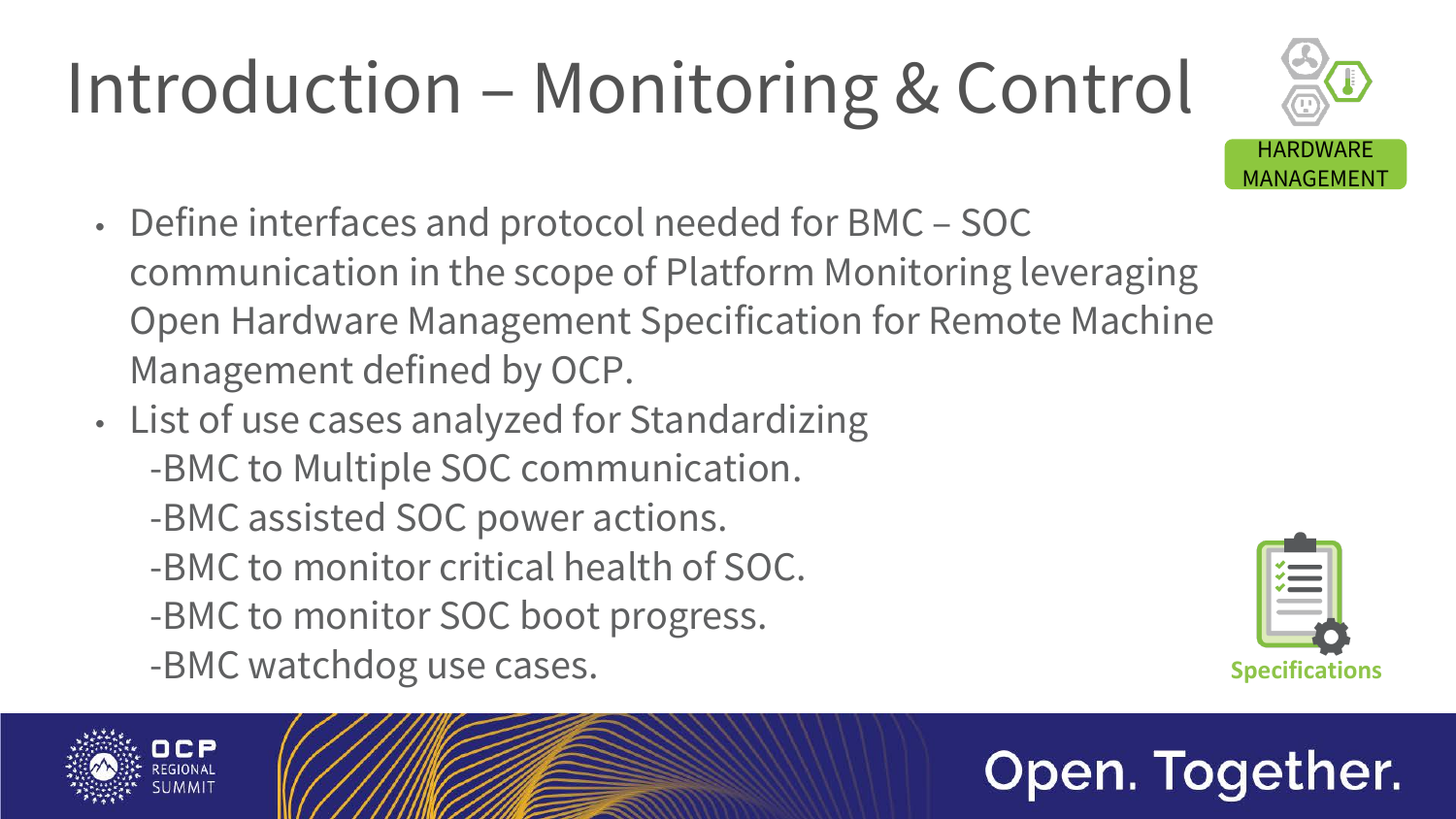- As of September 2019, RAS and Monitoring teams have been merged with the common goal of defining interfaces between the Soc and BMC.
- The merged team is entrusted with interface definition for communication between Arm based BMC and Satellite/Service Management Controller within/outside of the Soc. This is termed as "Soc side band" communication. • "Soc side band communication" leverages MCTP transport

layer specifications.

![](_page_10_Picture_4.jpeg)

![](_page_10_Picture_5.jpeg)

#### Open. Together.

![](_page_10_Picture_7.jpeg)

![](_page_10_Picture_8.jpeg)

![](_page_10_Picture_9.jpeg)

#### Introduction – RAS, Monitoring and Control HARDWARE MANAGEMENT

![](_page_10_Picture_10.jpeg)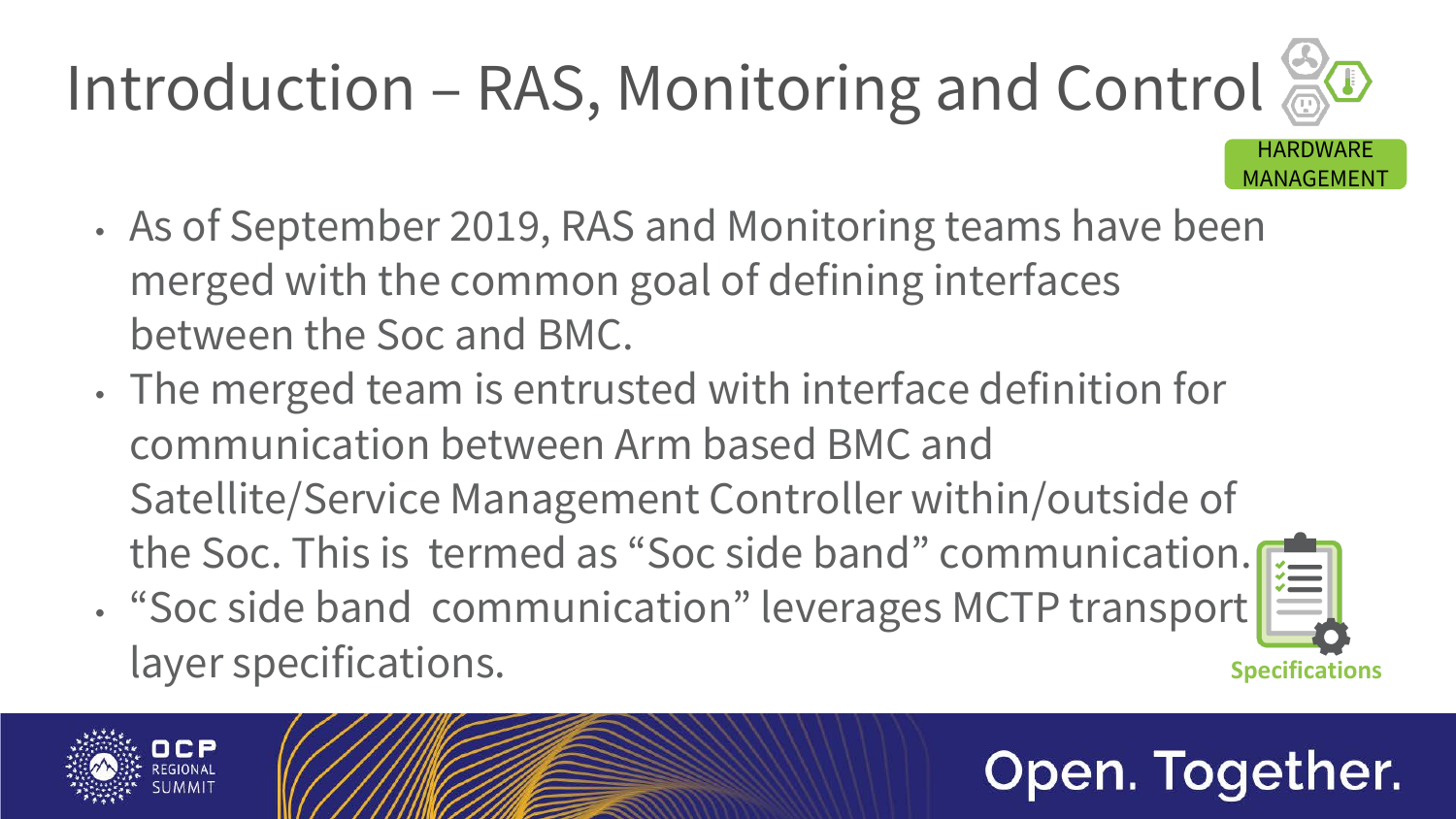# Introduction – Remote Debug

- Server Remote Debug is the act of gaining visibility of the hardware and software behaviors of an SoC, using a debugger which is not directly connected to the Server SoC.
- Define protocols for communicating between the debugger and the BMC.
- Define physical interfaces between BMC and SoC.
- Define protocols for communicating between the BMC and the SoC.
- Define mechanisms for ensuring only suitable debuggers can access the SoC. **Specifications**

![](_page_11_Picture_6.jpeg)

![](_page_11_Picture_7.jpeg)

![](_page_11_Picture_8.jpeg)

![](_page_11_Picture_12.jpeg)

![](_page_11_Picture_14.jpeg)

![](_page_11_Picture_15.jpeg)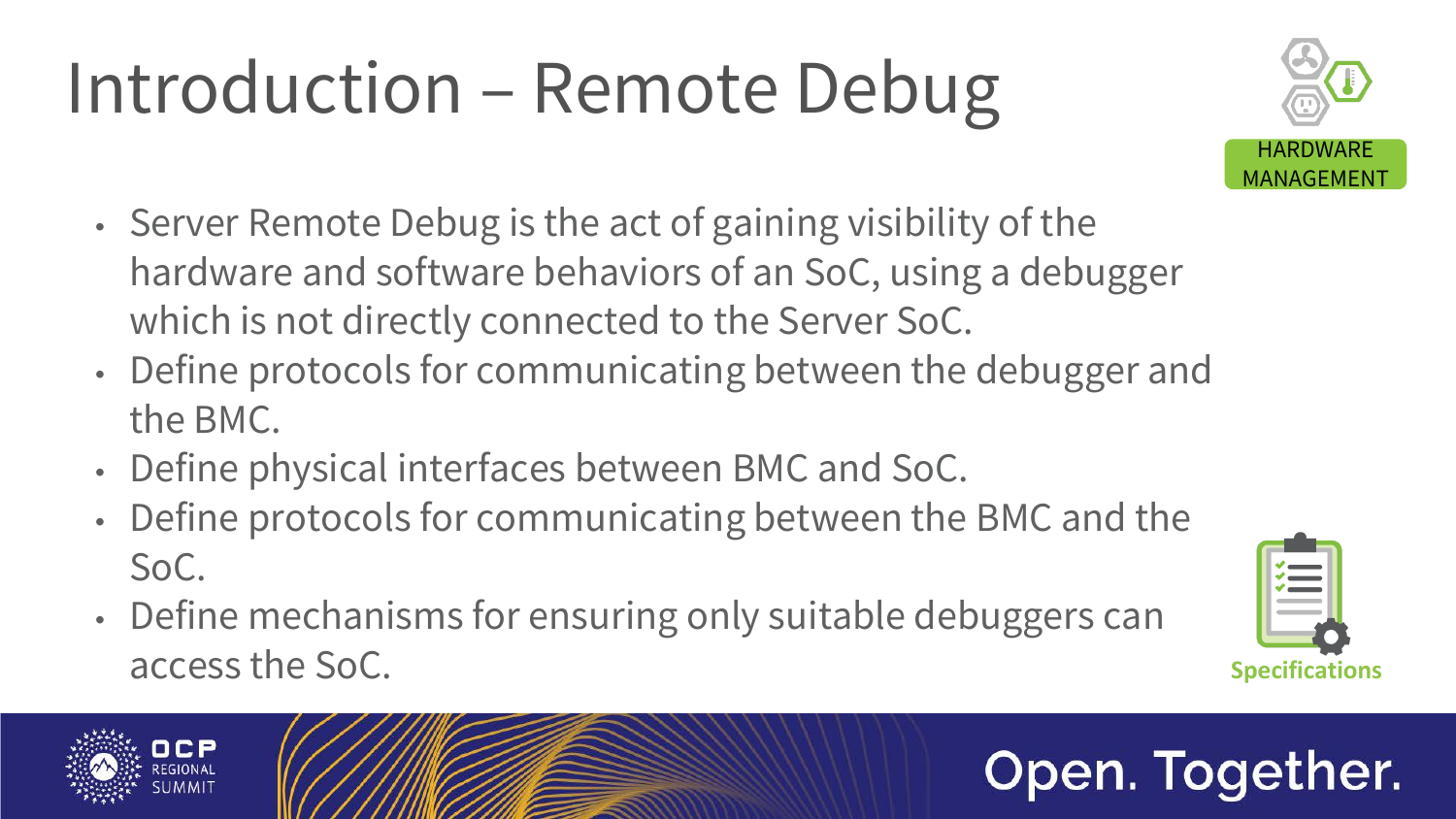## Prototype

- OpenBMC is a Linux foundation project. It is a highly extensible framework for BMC software and implement for data-center computer systems. • OpenBMC implementation will be used as a medium to realize Server Base
- Manageability Guide.
- Arm and Arm SiPs are participating in the OpenBMC development so that there will be an open source implementation to the SBMG requirements. • Arm has joined OpenBMC Technical Steering Committee (Arm, IBM, Intel,
- Facebook, Google & Microsoft). [https://github.com/openbmc/docs/blob/master/README.md#technical](https://github.com/openbmc/docs/blob/master/README.md#technical-steering-committee)steering-committee

![](_page_12_Picture_5.jpeg)

![](_page_12_Picture_6.jpeg)

**Implementation**

#### Open. Together.

![](_page_12_Picture_12.jpeg)

![](_page_12_Picture_18.jpeg)

![](_page_12_Picture_7.jpeg)

![](_page_12_Picture_8.jpeg)

OpenBMC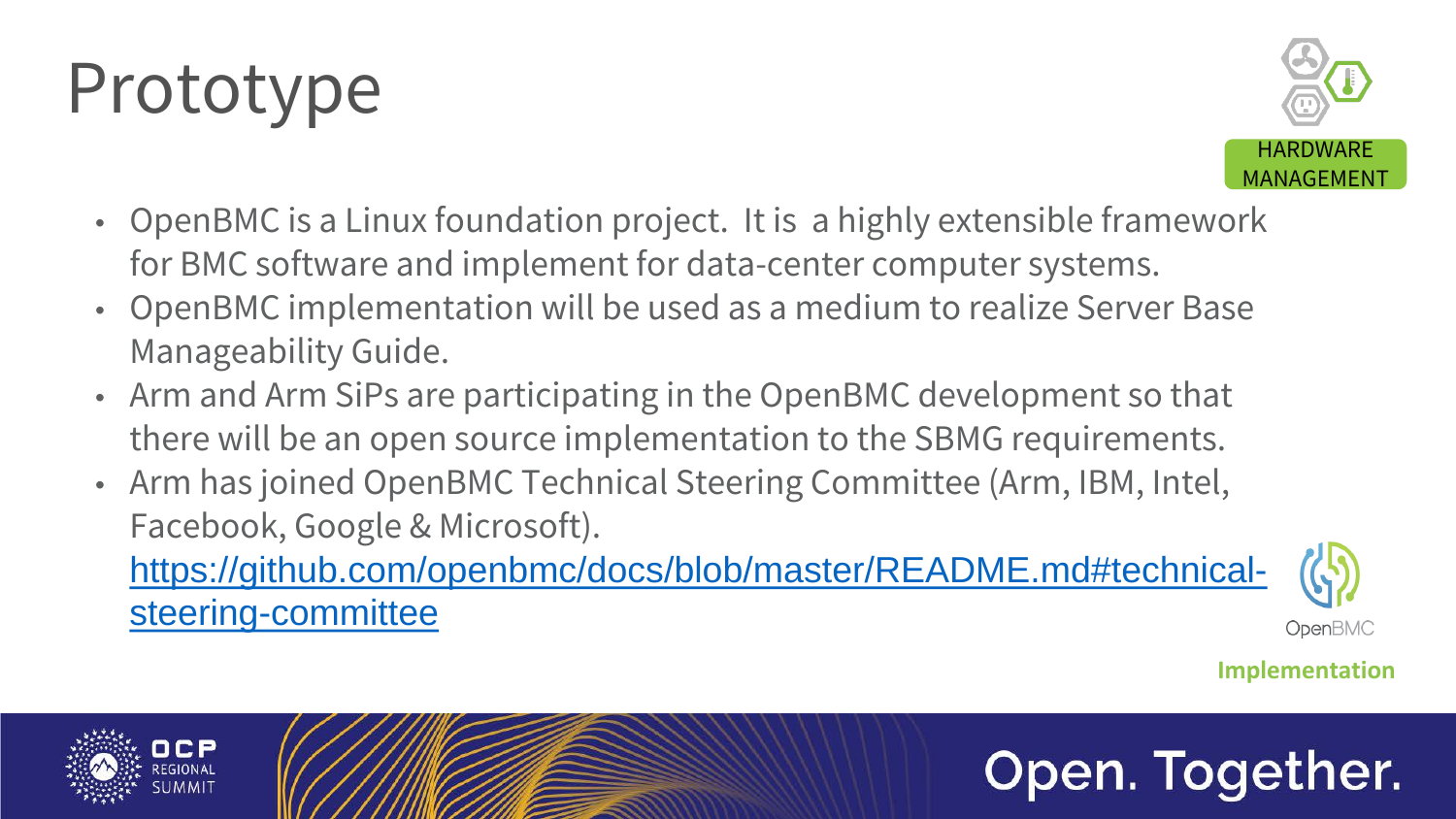## Prototype – Remote Debug

- Proposed Design proposal is to integrate OpenOCD within OpenBMC stack. <https://lists.ozlabs.org/pipermail/openbmc/2019-July/017122.html>
- OpenOCD is an open source on-chip debugging solution for JTAG connected processors. It enables source level debugging with GNU gdb. It can also integrate with and GDB aware IDE, such as eclipse.
- Completed first phase of implementation which includes the demonstration of GDB connection on port 3333 to OpenOCD debug server daemon running on OpenBMC.
- Next phase of implementation to utilize a wrapper which adds JTAG master core infrastructure by defining new JTAG class and provide generic JTAG interface to allow hardware specific drivers to connect this interface. <https://patchwork.ozlabs.org/cover/848652/> This will enable all JTAG drivers to use the common interface part and will have separate drivers for hardware implementation.

![](_page_13_Picture_5.jpeg)

![](_page_13_Picture_6.jpeg)

#### **Implementation**

![](_page_13_Picture_16.jpeg)

![](_page_13_Picture_7.jpeg)

![](_page_13_Picture_8.jpeg)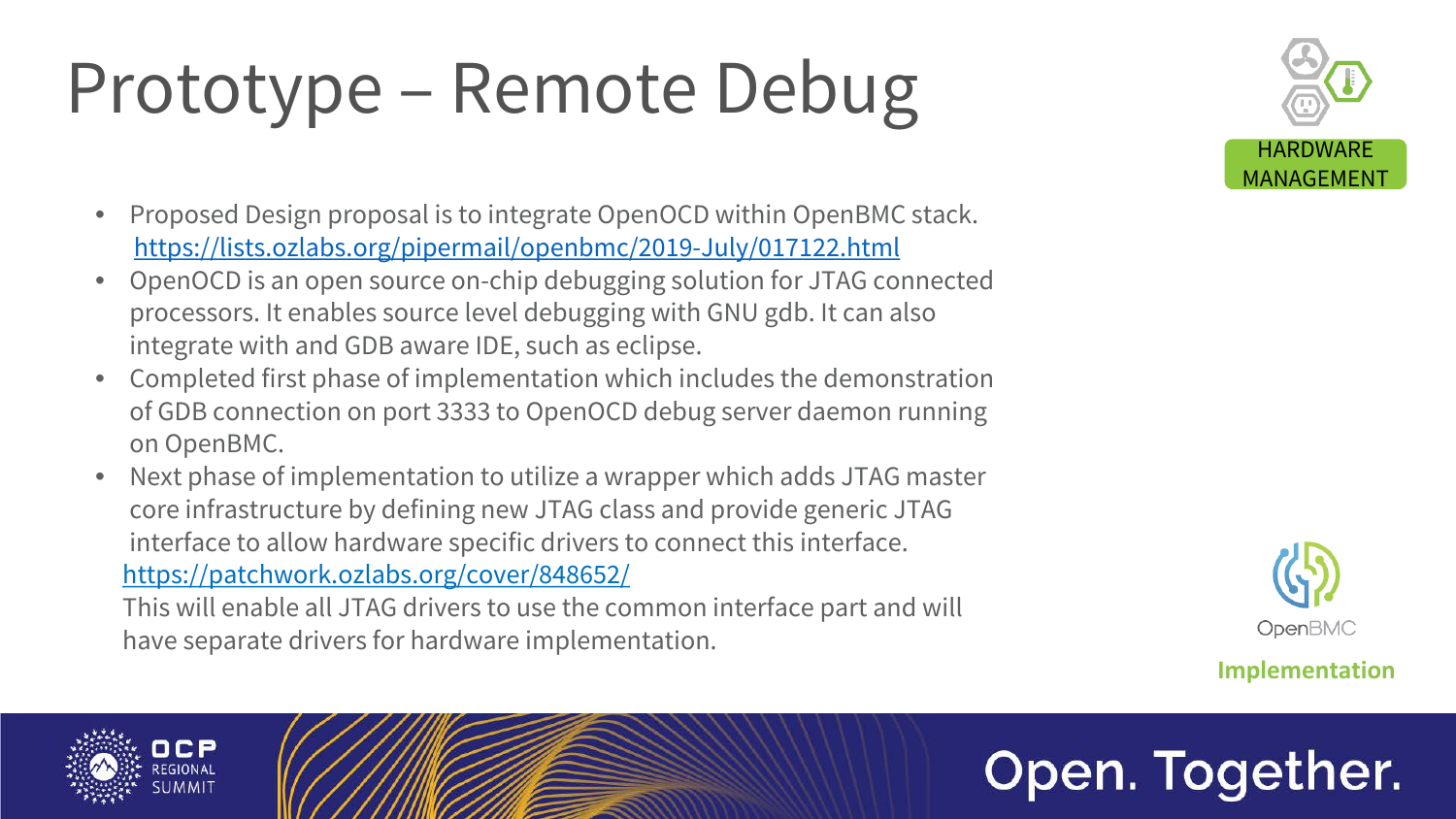## Roadmap/Plan

2. Plan to participate in several OCP WGs including but not limited to Security, Open System Firmware, Server, Hardware Management, etc.

- Open Compute Project (OCP) 1. Plan to contribute SBBR document to OCP.
	-
- OpenBMC
	-
	- 2. PLDM reviews and contributions.
- DMTF Standards
	- 1. Contribute to PMCI WG specifications. 2. Contribute to Redfish WG specifications.

![](_page_14_Picture_8.jpeg)

![](_page_14_Picture_9.jpeg)

1. Design proposal for remote debug use case, RAS use case (Planned).

![](_page_14_Picture_15.jpeg)

![](_page_14_Picture_16.jpeg)

![](_page_14_Picture_10.jpeg)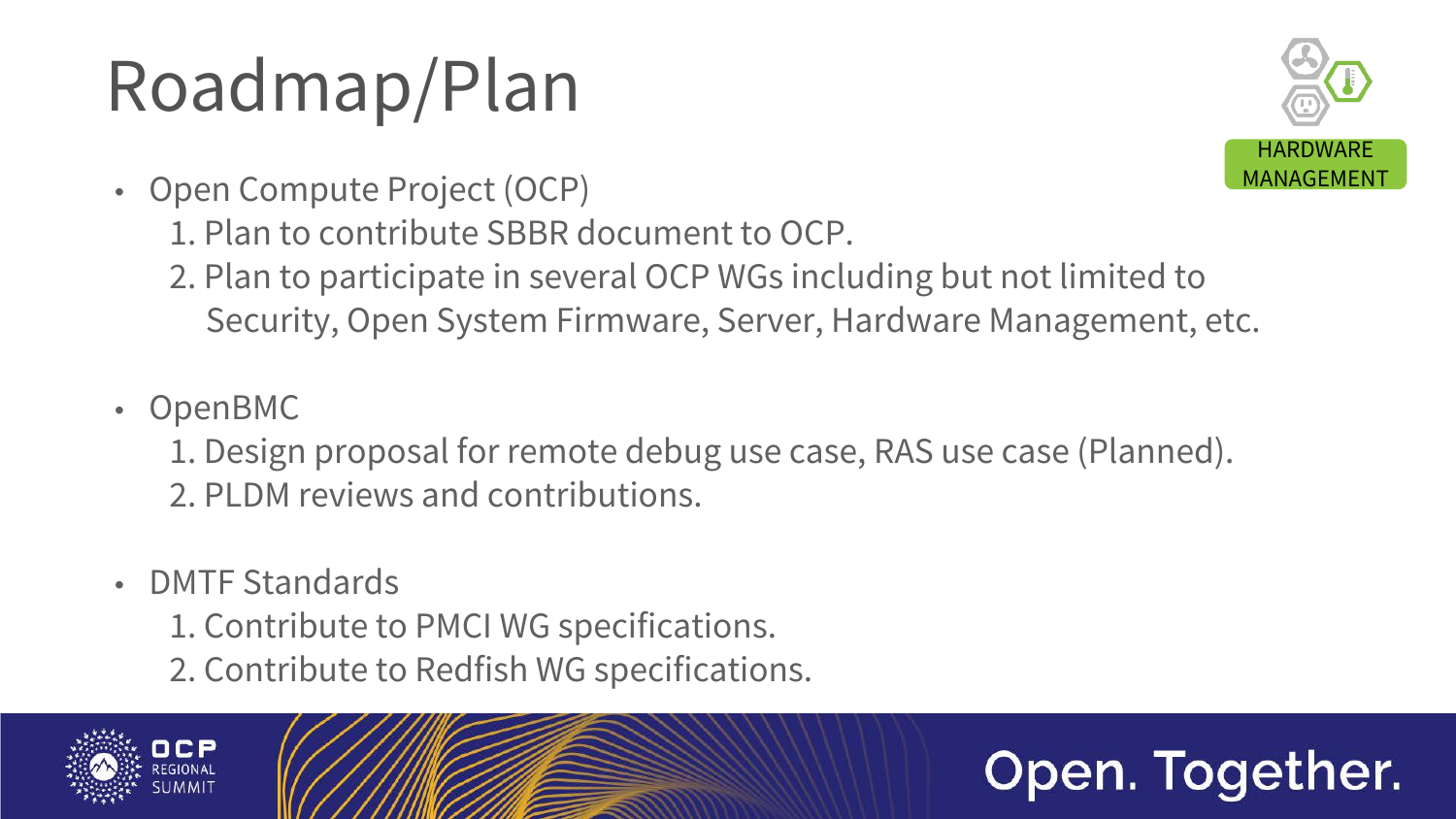## Call to Action

- Participate in OCP to influence Hardware Management Specifications and designs.
- Participate in ServerAC to help define SBMG.
- Send an email to Arm ([armserverac-request@arm.com\)](mailto:armserverac-request@arm.com).
- Participate in OpenBMC to enable reference implementation and open source delivery option.
- Participate in Redfish, PMCI and other DMTF Workgroups.

![](_page_15_Picture_6.jpeg)

![](_page_15_Picture_7.jpeg)

![](_page_15_Picture_10.jpeg)

![](_page_15_Picture_11.jpeg)

![](_page_15_Picture_12.jpeg)